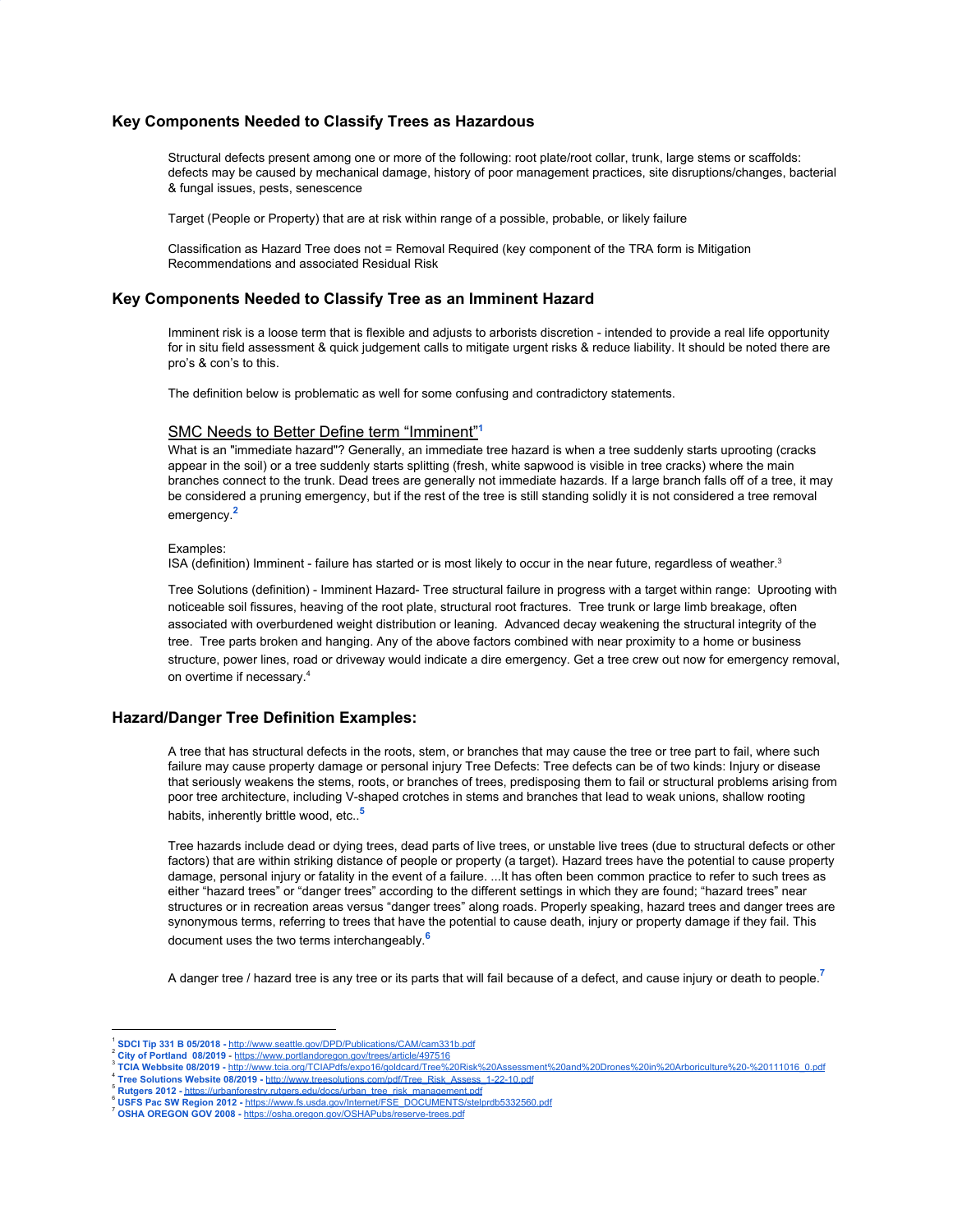The tree must have uncorrectable defects severe enough to pose present danger to people or buildings under normal conditions as determined by the City Arborist or City Forester. **8**

A "hazardous tree" is defined as those trees with a structural defect, combination of defects or disease resulting in a structural defect that, under the normal range of environmental conditions at the site, will result in the loss of a major structural component of the tree in a manner that will: 1. Damage a residential structure or accessory structure, place of employment or public assembly or approved parking for a residential structure or accessory structure or place of employment or public assembly; or 2. Damage an approved road or utility facility; or 3. Prevent emergency access in the case of medical hardship. **9**

"Hazard tree" shall mean any tree that poses an imminent hazard to person or property. The Director may determine that a tree is a hazard if it or any part of it: (1) appears dead, dangerous, or likely to fall, even after proper maintenance activities are performed to eliminate dead or dangerous parts; (2) obstructs or damages a street, sidewalk, or other existing structure; (3) harbors a serious disease or infestation threatening the health of other trees; (4) interferes with vehicular or pedestrian traffic; or (5) poses any other significant hazard or potential hazard, as determined by the Director; provided, however, that feasible measures have been applied to abate any such hazard, such as applicable maintenance activities listed in Section 802(1) of this Article. The Directors determination shall be in writing. **10**

"Hazardous tree" means a tree that, in the opinion of a certified arborist, is defective, diseased, dying, or dead and should be removed; poses a high risk of failure or fracture with the potential to cause injury to people or damage to property and should be removed; or is causing damage to property or structures that cannot be mitigated in any manner other than removal of the tree. In any case, the Mayor shall have the authority to determine that a tree is not hazardous. **11**

<sup>8</sup> **City of Atlanta FAQ's** - <https://www.atlantaga.gov/Home/ShowDocument?id=1538>

<sup>9</sup> **City of Sammamish 02/2018 -** [https://www.sammamish.us/attachments/pagecontent/36925/TR-2\\_Hazard\\_Tree\\_Removal%202.2018.pdf](https://www.sammamish.us/attachments/pagecontent/36925/TR-2_Hazard_Tree_Removal%202.2018.pdf)

SF Enivroment.org - https://sfenvironment.org/sites/default/files/agenda/attach/public\_works\_code\_groves\_explanatory\_documents\_cons

<sup>&</sup>lt;sup>11</sup> DC Tree code - <https://code.dccouncil.us/dc/council/code/sections/8-651.02.html>